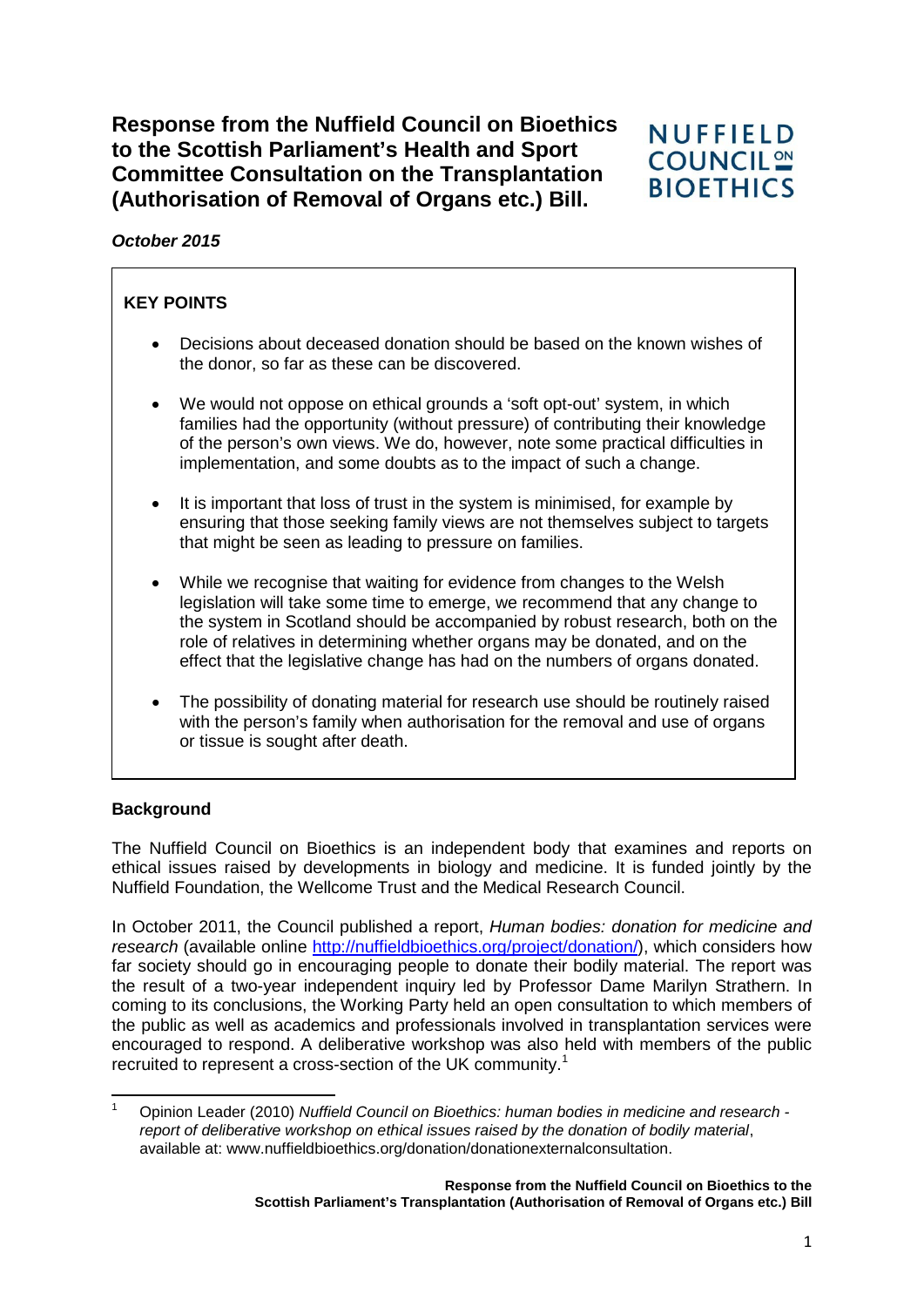We have previously submitted evidence to the Welsh Assembly Consultation on Proposals for Legislation on Organ and Tissue Donation (Jan 2012); the Consultation on the Draft Human Transplantation (Wales) Bill (Sept 2012); and the Health and Social Care Committee Consultation on the Draft Human Transplantation (Wales) Bill. Our responses are available online, here:<http://nuffieldbioethics.org/policy/>

### **Our response**

#### *Ethical considerations*

- 1. We believe that decisions about deceased donation should be based on the known wishes of the donor, so far as these can be discovered. Such information should, ideally, derive from the person's own expression of these wishes before death (see paragraphs 5.57-5.61 of the full report).
- 2. In the absence of a record of the deceased's wishes (including the absence of any evidence of objection), information as to their likely wishes should be sought from those close to the deceased person, who are usually best placed to know the deceased person's wishes, and who themselves, in their bereavement, have a stake in how their deceased relative's body is treated.
- 3. We take this overall view on the basis that there is sufficient evidence that, for many people, the disposal of their bodily material is a matter of significant personal concern, and that to take material without some evidence that this is in accordance with the person's wishes risks treating the person's body as a means to others' ends.
- 4. Clearly not everyone regards their bodily material during life or during death in such a way, but the entrenched and opposing views on proposals for an 'opt-out' approach to deceased organ donation highlight the fundamental lack of consensus on this issue within the UK. However, we make a distinction between what is required for valid consent to an intervention during one's lifetime, and what should be required for valid consent in respect of a deceased person's bodily material. In particular, we suggest that the degree of detail required when providing information about the proposed procedure will differ significantly, and that it should be possible for a person to provide legal authority for donation after death on the basis of quite minimal information, if this is sufficient for them to be clear about their own wishes.
- 5. Finally, we emphasise the importance of consent in creating and maintaining trust in health professionals and the health care system as a whole. We note that where 'medical mistrust', or mistrust of the system, is cited as a reason for people to hold back from donating bodily material, this may be associated with concerns about consent: both that the terms of the consent may be abused (for example by using the donated material in a different way from that envisaged in the consent) and that additional material may be taken without explicit consent. This is a factor that must be taken into account when considering any changes to approaches to consent.

#### *Research on effectiveness of opt-out systems*

6. We are aware of the ongoing discussions in the research literature as to whether increases in organ donation in countries such as Spain that have introduced opt-out legislation can be ascribed to the legislative framework, or whether other systemic factors in the way organ procurement is managed are the main contributing factor to

> **Response from the Nuffield Council on Bioethics to the Scottish Parliament's Transplantation (Authorisation of Removal of Organs etc.) Bill**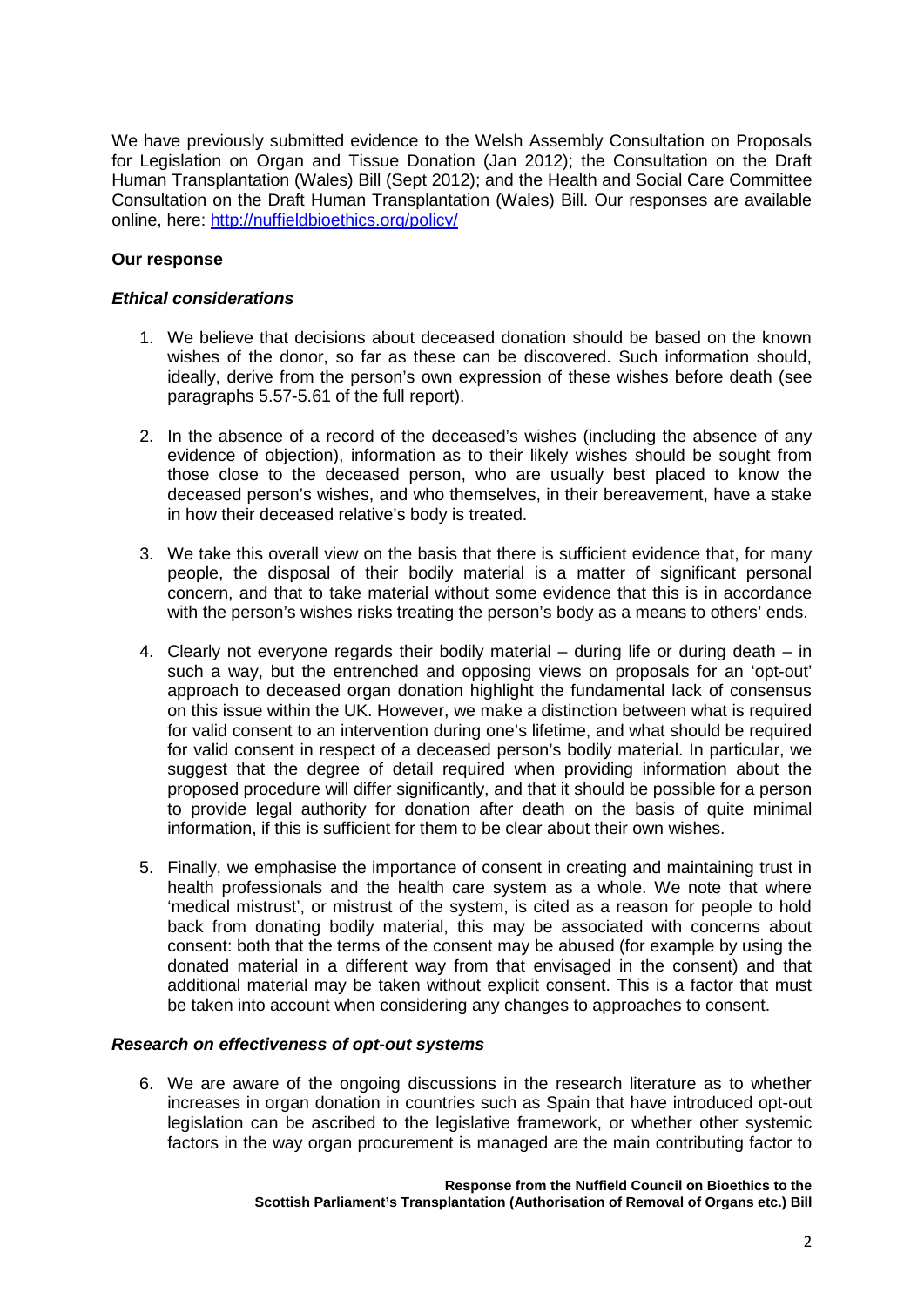the increase. A systematic review of studies comparing 'before and after' donation rates after legislative change in a number of countries, published in 2009, concluded that changing to an opt-out system of consent alone was unlikely to explain the variation in organ donation rates between countries, with many other factors identified as relevant. These included both factors affecting the total number of potential donors available (for example rates of motor accidents, the population's age distribution, and the country's definition of death), and factors affecting how many of those potential donors in fact went on to donate (for example the organisation and infrastructure of the transplant system, wealth and investment in health care, and underlying public attitudes and awareness).<sup>[2](#page-2-0)</sup>

7. Another study, published subsequently, concluded by contrast that opt-out systems are associated with relatively higher rates of deceased donation – but also with relatively lower rates of living donation. $3$  We are also aware of research modelling the possible effects on organ supply of an opt-out system, based on differing levels of individual and family opt-out.<sup>[4](#page-2-2)</sup> We note that, while such models demonstrate a potential increase in the number of available organs (and hence lives saved) on the basis of particular assumptions about numbers opting out, such assumptions clearly remain to be tested.

### *Our recommendations*

- 8. In our opinion, **the importance to be attached to the person's own wishes rules out absolutely any consideration of introducing a 'hard' opt-out approach to deceased organ donation,** given the impossibility of ensuring that everyone would be sufficiently well-informed to have the opportunity of opting out during their lifetime.
- 9. However, **we would not oppose on ethical grounds a soft opt-out system**, in which families had the opportunity (without pressure) of contributing their knowledge of the person's own views and, where appropriate, of determining that the person would not have wished to become a donor, or indeed that donation would cause the family significant distress. We do, however, note some practical difficulties.
- 10. First, we suggest that **initial assumptions as to the numbers of additional organs that might be obtained in such a way should be modest,** if families do indeed continue to feel genuinely free to express any objections they feel. It does not automatically follow that families who currently refuse consent to the use of their deceased relative's organs would take a different view under such a system. Indeed, if families in such cases felt coerced in any way, then this would potentially render their role meaningless. On the other hand, if the effect of any policy change were to change attitudes so that donation were seen as 'natural' or 'normal', hence increasing the likelihood that families would conclude that donation would be in line with their deceased relative's wishes, this would be ethically unproblematic. Similarly, if families felt relieved from the requirement actively to make the decision, this too might lead to fewer refusals.

<span id="page-2-0"></span><sup>&</sup>lt;sup>2</sup> Rithalia A, McDaid C, Suekarran S, Myers L, and Sowden A (2009) Impact of presumed consent for organ donation on donation rates: a systematic review *BMJ* **338**.

<span id="page-2-1"></span>For organ donation on donation rates: a systematic review *BMJ* **BMJ**<br>Horvat LD, Cuerden MS, Kim SJ *et al.* (2010) Informing the debate: rates of kidney<br>transplantation in nations with presumed consent *Annals of Internal* 

<span id="page-2-2"></span>**Bird SM, and Harris J (2010) Time to move to presumed consent for organ donation** *BMJ* **<b>340**: c2188.